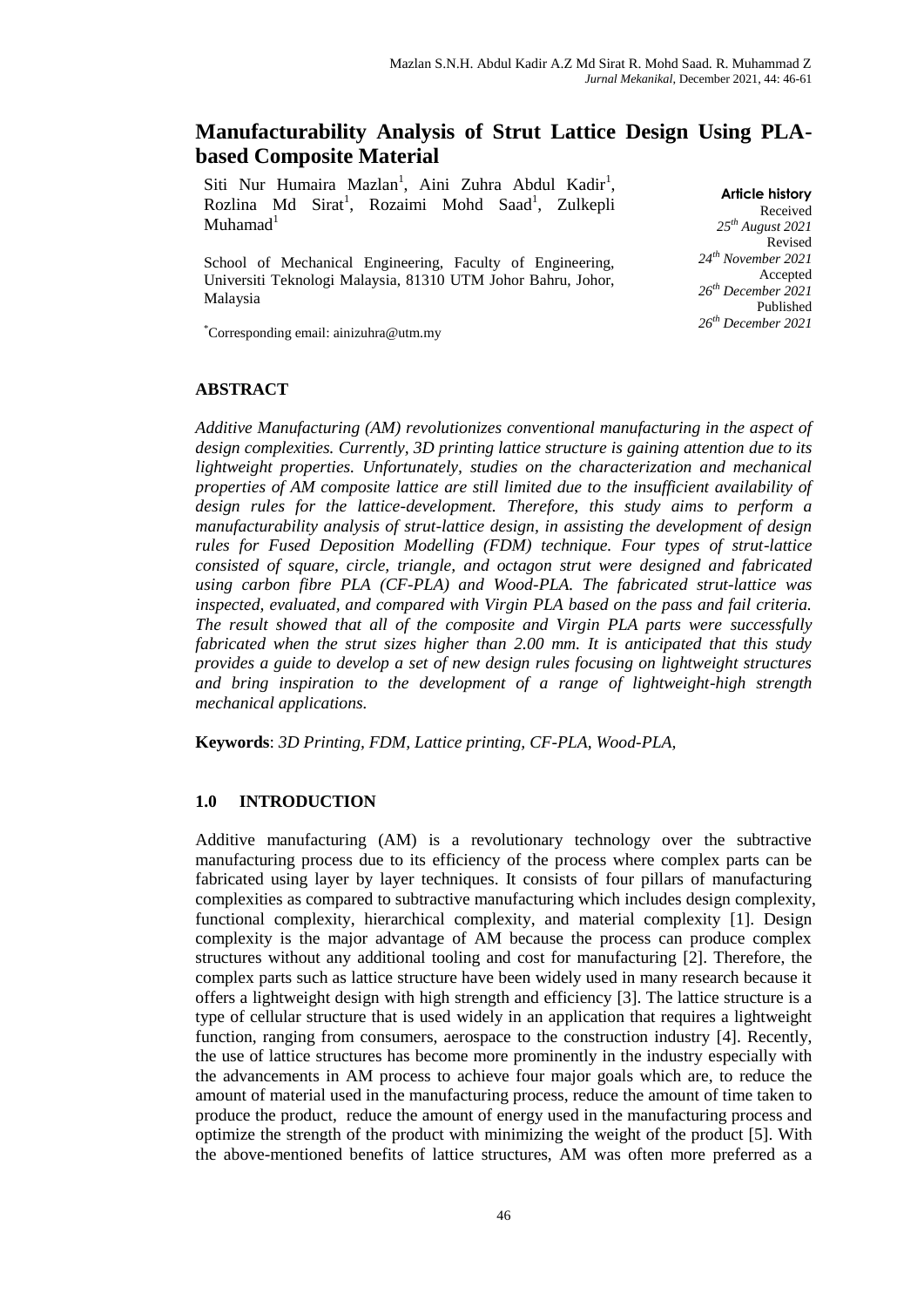manufacturing alternative because it allows for the creation of structures with great accuracy and mechanical properties, especially when fabricated using a laser-based technique such as selective laser melting (SLM) [6]. Besides the SLM technique, another technique such as Fused Deposition Modelling (FDM) using material extrusion and continuous liquid interface to produce the lattice structure was also being discussed in the literature [4][7].

Previously, before AM was introduced, lattice structure was made using traditional manufacturing methods such as investment casting [8], 3D weaving [9] and traditional topological optimization that requires multiple post-processing techniques to be conducted [10]. Even though producing the lattice structures using the traditional method was time and material consumption, the lattice-quality produces was found better than the lattice produced using AM technique in terms of material stiffness and strength. The main reason for the significant loss of material stiffness and strength when using AM is its inherent process of additively layer manufacturing that leads to layer separations (delamination) which producing gaps and cause the printed part easily to be broken [11]. Especially when using material like poly-lactic acid (PLA), it increases the possibility of delamination and warping effects on the process. Therefore, recently, composite materials were introduced to solve the defects of printed parts especially on the aspect of mechanical strength [12]. The composite material is made up of reinforcement with particles to virgin polymers such as carbon fibre, wood fibres, and metal fibres to enhance the printed part strength and aesthetic appealing [13]. In addition to the AM-featured lightweight design in AM, Kessler et al. [14] has described that the product-oriented of lattice structure is made more difficult because the growing demand of lattice usage in industry is increasingly demanding. Therefore, in order to cater the demand, designers tend to do trial and error experiments before achieving the ideal results of their printed part because dealing with composite filament can be troublesome especially for inexperienced user. Consequently, higher material wastage was produced from the unsuccessful fabrications and consistently testing. Thus, in this study, the manufacturability of four composite-strut lattice designs (square, circle, triangle, and octagon strut) using carbon fibre PLA (CF-PLA) and Wood-PLA was investigated. The proposed procedure is useful for the assessment of composite lattice defects and deterioration analysis. The findings from this study are useful for the development of a design rule for lightweight structures, especially on lattice productions.

# **2.0 LATTICE PRINTING IN ADDITIVE MANUFACTURING**

The design of multi-scale structures is one of the AM abilities that differ this technology from conventional manufacturing. The ability includes producing free-form surfaces and complex inner structures in high resolutions [15]. Due to these unique capabilities, building multi-scale range structures such as microscale, mesoscale, and microscale is even trivial. For example, building micro-scale objects with the production of micro and nano-scale feature is very challenging in some processes, but it is still a promising topic to discuss. It would even wider the uses of AM technology for the application such as sensors, biomedical, and scaffolds. According to Yunlong et al. [1], microscale design contains a feature size below 0.1mm, meanwhile, the mesoscale design contains a feature size between 0.1mm to 10.00mm. Lastly, a feature that is more than 10.00mm falls under macroscale design. Thus, for this study, the mesoscale design is adopted because the lattice feature size was designed in between the narrated size of the group. On a mesoscale design, lattice structure in general is widely discussed to achieve excellent performance and have multi-capabilities even while the weight is reduced. The study was also discussed by Gibson and Ashby [16] which they described that the lattice structures can provide good energy absorption characteristics and good thermal and acoustic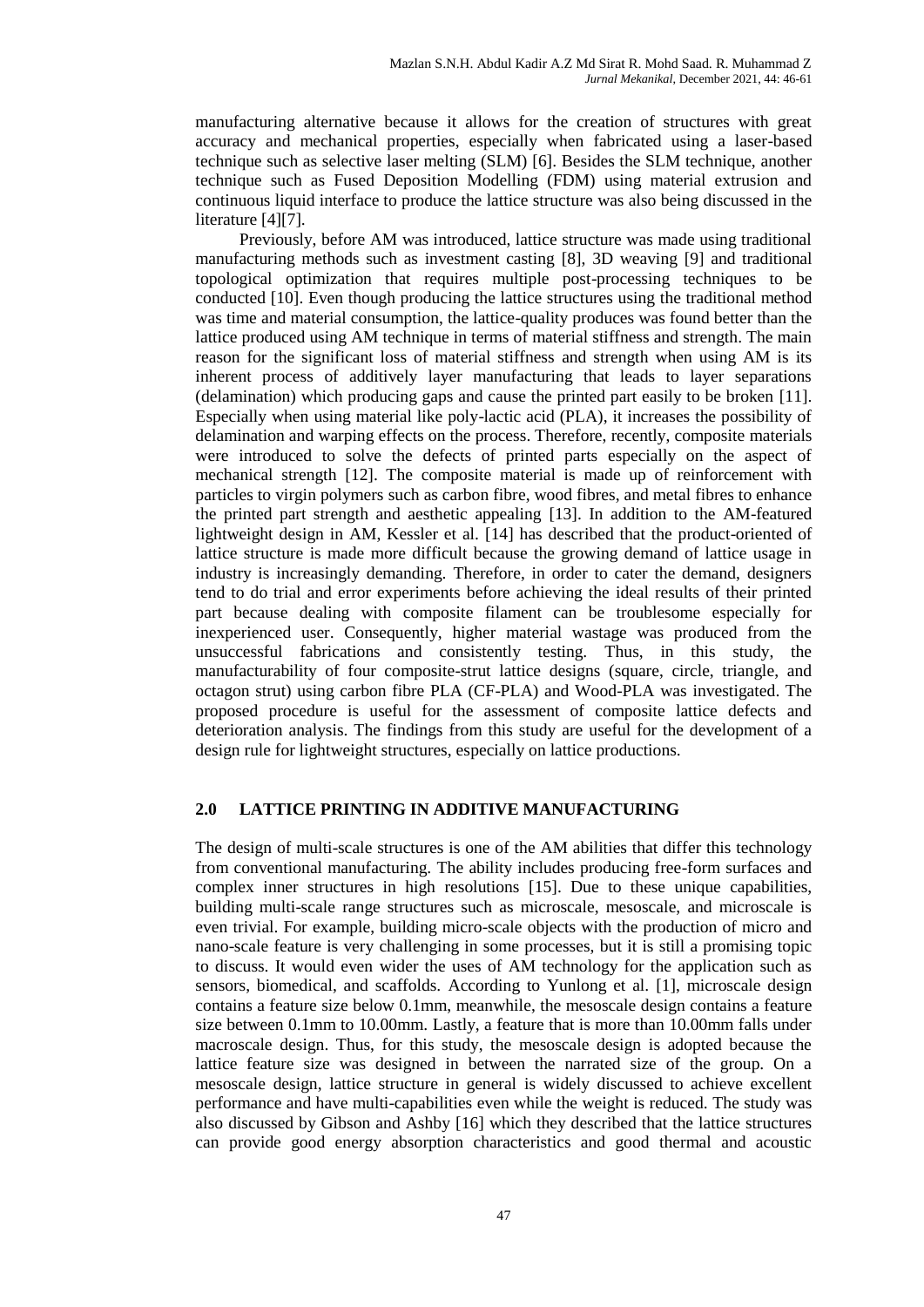insulation properties. However, previously, the lattice structure is almost impossible to manufacture especially when it involves the design like gyroid which have lots of curve and curvature. Some technology such as investment casting and 3D weaving was used to manufacture lattice, but the manufacturing cost was higher and the lead time to produce the structure took ages. Therefore, several alternatives were investigated to produce the lattice structure with a great combination of easy to manufacture and low-cost production using AM.

The earliest findings of lattice study in AM were investigated by Iyibilgin and Yigit [7] fabricated by FDM technique using standard polymers, Acrylonitrile Butadiene Styrene (ABS) filaments. Five different lattices such as honeycomb, square, diamond, triangle, and circle were designed with sparse and sparse-double dense builds. Compression testing was performed to find the strongest and best compression properties of lattice design among the five proposed structures. The results showed that the honeycomb design produced a compressive modulus of 286% higher than the sparsedouble dense build and 579% higher than the sparse build. This was strongly supported by the finding from Davis et al. [4] where the strength of honeycomb lattice can be increased by increasing its wall thickness. The wall thickness varied by 0.35mm to 0.50mm. However, they performed the analysis using the continuous liquid interface production (CLIP) method. Varying the wall thickness means varying the strut of the lattice. Generally, a lattice contains a unit cell with strut, nodes, and beam. Strut is a very important feature in lattice because it determines the strength and manufacturability of successful lattice fabrication. The investigation of lattice strut geometry was investigated by Denzik [17] and it was found that the thicker strut produced a higher tensile strength value.

In FDM, the process to produce the lattice structure is tricky because the structures consist of thin walls, overhangs, bridges, and angles which lead to the bad quality of printed lattice. Therefore, to overcome this issue, the researcher investigates the influence of parameters of the FDM process on lattice structure using process parameter optimization [18]. For example, Dong et al. [18] performed the optimization approach using Taguchi methods to optimize the process parameter in product design through comprehensive experimental investigation. The experiment involves sixteen runs of experiments using the orthogonal array (L16). Three parameters include temperature, print speed, fan speed, and layer height to find optimum parameter combinations that have better compression testing. The signal-to-noise ratio (S/N) of thickness value was calculated by the lower-the better formula. The results showed the optimal parameter that contributed to the better quality of lattice printed parts were layer thickness (0.10 mm), fan speed (50%), and higher print speed (1200 mm/min). These results were also supported by the findings from Mazlan et al. [19] where it was found that the layer thickness also contributed to the higher compression force of the printed lattice. The findings of lattice structure fabricated using FDM were also discussed by Egan et al. [20] where the lattice structure with the dimension of 18.8 mm x 18.8 mm x 18.8 mm octagonal cross-section was fabricated using biocompatible material such as titanium [21]. Various layer thicknesses were used which consist of 0.4 mm, 0.6 mm, 0.8 mm and 1.00 mm for the parameter settings. The results showed that the stiffness of the lattice structure was increased when the layer thickness was increased. However, since the material used is biocompatible, therefore the printed lattice needs to be stored in the support materials. It was found that the stiffness of the lattice dropped over time which was caused by the water absorption or part deterioration.

Another study that used FDM to print the lattice structure was conducted by Ishak et al. [22]. The cubic lattice was designed with a 20 mm x 20 mm x 20 mm cube fabricated using PLA. Each unit cell is designed with a cube of 5 mm x 5mm x 5mm. For the experiments, the temperature of 220ºC was used and the printing speed was 15 mm/s. For this experiment, the researcher used a robot arm to produce the lattice to support the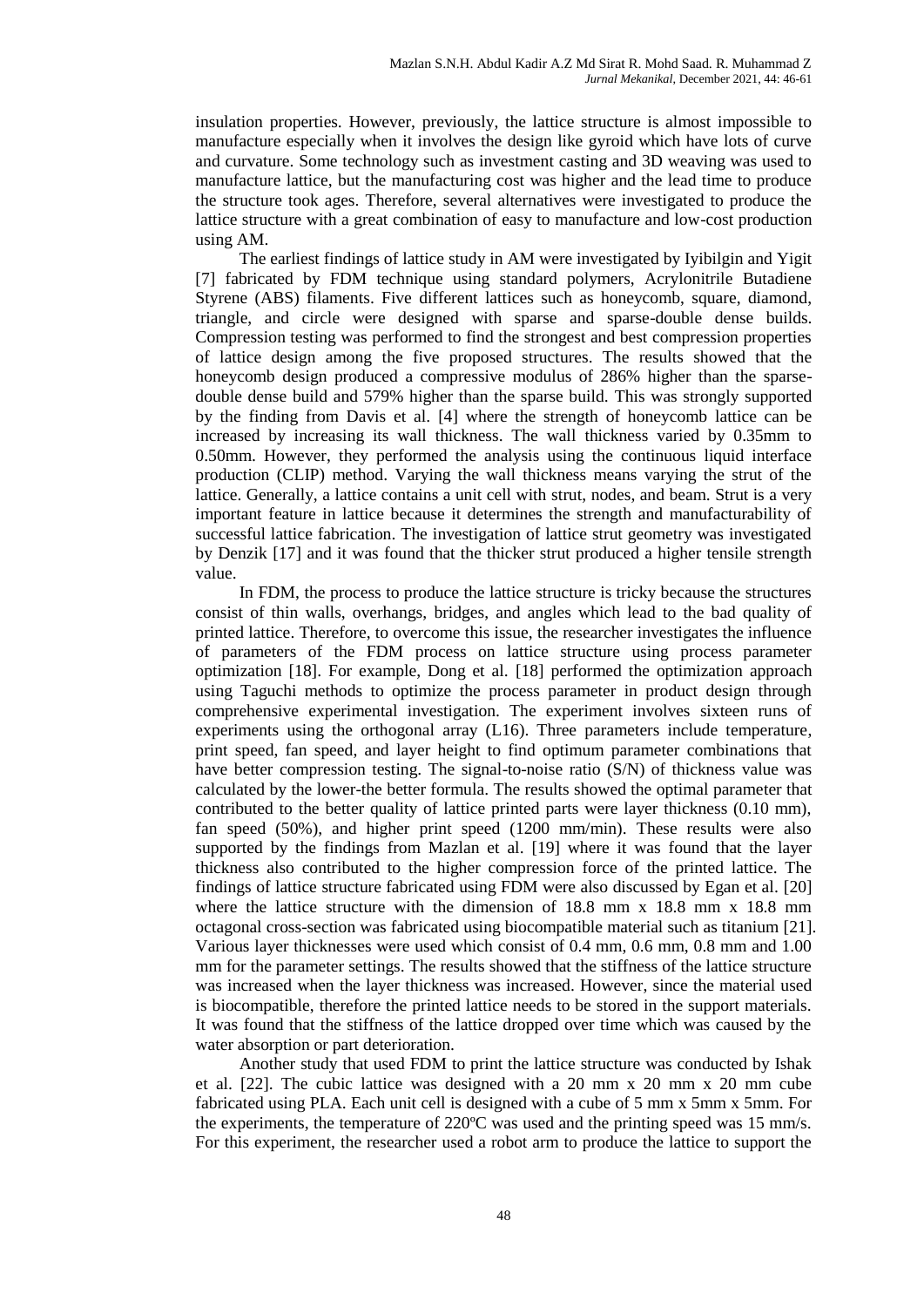overhang parts. It was anticipated to see the results where the printed lattice was produced with a minimum stringing was found at the lattice. The lattice was fabricated using multidirection by the assistant from the robot arm. To produce the printed part in a multi-plane platform, a custom G-code containing the toolpath motion was produced. The robotic parts controlled wrist angles of the nozzle, motion speed, volume of extrusion, and extrusion speed. Besides that, another example of a complex lattice structure that can be fabricated using FDM is the Gyroid structure. The gyroid is a perfect example of complex geometrical shapes which are nearly impossible to build using traditional manufacturing because it has a unique shape of the triply periodic minimal surfaces. However, when AM was introduced, the Gyroid can be manufactured using this method without additional cost and tooling needed. The compressive behaviour of 3D printed Gyroid was investigated by Maharjan et al.[23] where they designed the Schoen Gyroid type with different unit cell sizes and volume fractions to evaluate the manufacturability of the FDM 3D printing machine. Four different sizes of unit cells ranging from 6 mm to 12 mm and volume fractions of 14%, 20%, and 25% were investigated. All of the samples were built without the support and the results show that the smallest unit cell sizes of 6 mm and the highest volume fractions of 25% having the highest compressive strength among the samples tested.

Even though their many research conducted in fabricating the lattice structures using AM, there are still many issues related to its application involving lattice structures. These related issues are mainly due to the inherent process from the AM machine itself. The challenges include warping, shrinkage, elephant foot, low dimensional accuracy, low mechanical properties, and surface roughness, especially for the FDM technique. Due to the lack of research on the effects of process parameters on complex structures, there are no guidelines provided to obtain the optimal process parameters for FDM fabrication on the lattice structures. Therefore, it is essential to explore the relationship between the process parameters of FDM and the quality of lattice structures produced from this technology as well as to accommodate the development of design rules for AM.

# **3.0 METHODOLOGY**

In this study, four types of strut-lattices; square strut, circle strut, octagonal strut and triangle strut, were designed. The designs were based on the preliminary observation of the cross-sectional area of the lattice structures. Each of the strut designs contains a shape that varies from one to another. Therefore, to compare the strut sizes for its manufacturability, their cross-sectional area and height were fixed. The experiment was conducted using a benchmark material of Virgin PLA to evaluate the composite-based material such as carbon fibre PLA (CF-PLA) and Wood-PLA. The pass or fail criteria were described to determine whether the fabricated struts produce are successful or not. The strut design developments, experimental setup, and pass or fail criteria will be described in the following sections.

# **3.1 Cad model development of strut lattices**

Table 1 presents the summary of the CAD model and the incorporated strut features. Each of the strut lattices was constructed based on the respective strut measurements within the x, y and z-axis design. The four strut lattice designs were analysed involving the sizes of 0.50 mm, 1.00 mm, 1.50 mm, 2.00 mm, 2.50 mm, 3.00 mm, 3.50 mm, and 4.00 mm. On the other side, the height of the lattice was also assigned differently from 1.00 mm to 10.00 mm height. This is to observe the relationship between the effects on height and the quality of strut fabrication. The pass or fail features of each strut were firstly determined.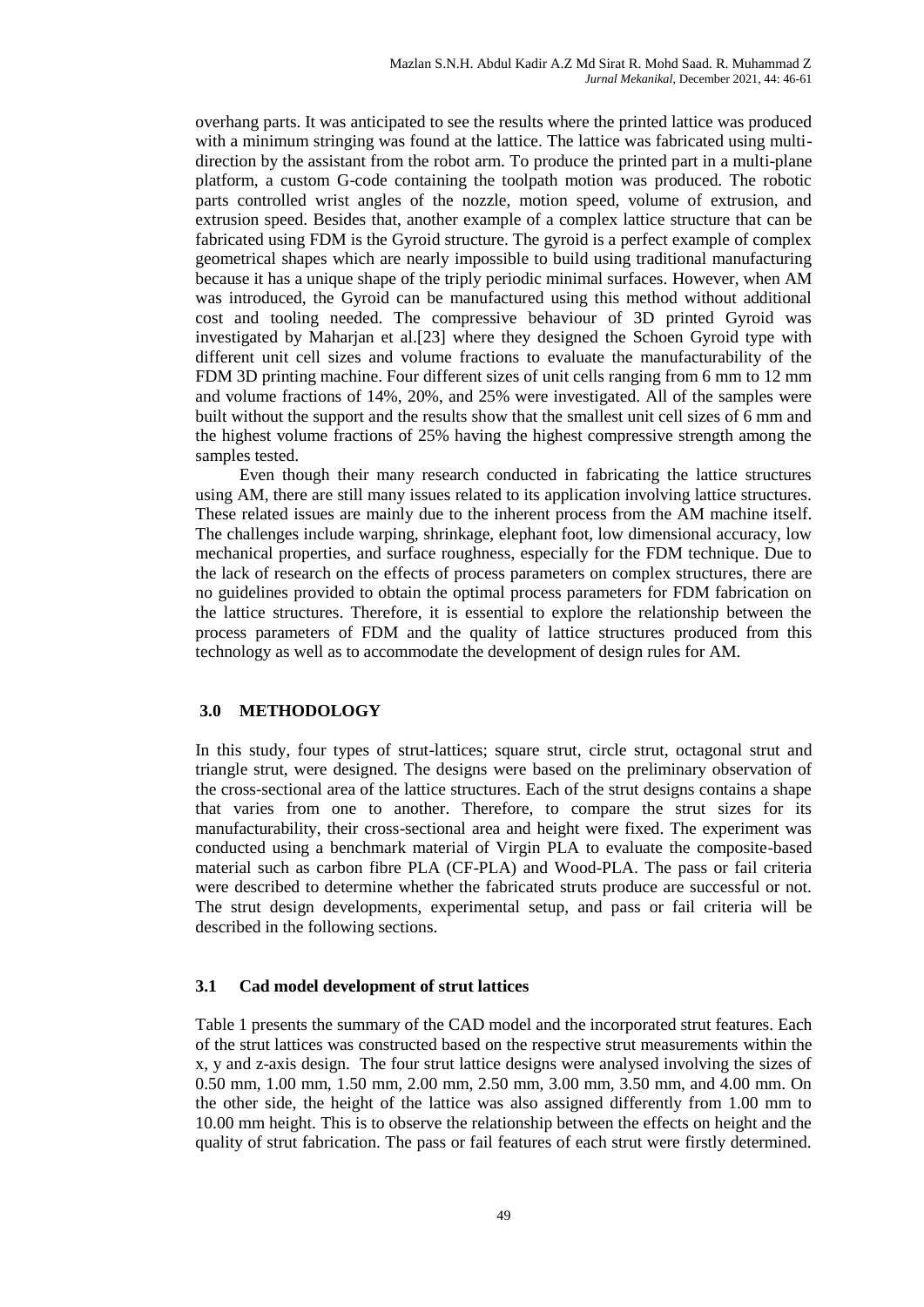For example, the thin wall criteria for square struts. In the inspection, the thin wall was carefully examined followed by the other struts criteria. To compare the strut, the constant cross-sectional area was obtained and the formula on each of the strut designs was mathematically represented by the following equations as tabulated in Table 2. The guide represented a value of dimensions calculated using the cross-sectional area.

| <b>Strut feature</b>                      | <b>Square strut</b> | <b>Circle strut</b> | <b>Triangle strut</b>               | <b>Octagon strut</b> |
|-------------------------------------------|---------------------|---------------------|-------------------------------------|----------------------|
| CAD model                                 | E<br>E              | <b>COUNTY</b>       | h <sub>b</sub><br><b>DRAMANALIA</b> | <b>OBBBBBB</b>       |
| Pass or fail<br>features                  | Thin wall           | Small hole diameter | Thin and sharp edges                | Thin side and edges  |
| Guide                                     | Value of E          | Value of $d$        | Value of $h_b$ and c                | Value of a           |
| Cross-sectional<br>area $\text{(mm)}^2$ ) | $0.25 - 16.00$      | $0.25 - 16.00$      | $0.25 - 16.00$                      | $0.25 - 16.00$       |

### **Table 1:** Summary of CAD model and feature incorporated

**Table 2:** Formula of cross-sectional area for every strut lattice design

| <b>Strut lattice design</b> | <b>Formula/Equation</b> | <b>Descriptions</b>                                        |
|-----------------------------|-------------------------|------------------------------------------------------------|
| Square struts               | $A=ExE$                 | E is length of the square side                             |
| Circle struts               | $A = \pi r^2$           | $\pi$ is value of pi (~3.14) and r is value of<br>radius   |
| Triangle struts             | $A=(h_b b)/2$           | $hb$ is the value of height and b is the<br>value of base. |
| Octagon struts              | $A=2(1+\sqrt{2}) a^2$   | <i>a</i> is length of side of each octagon                 |

# **3.2 Experimental setup**

The fabrication and analysis process was conducted based on a sequence step as shown in a schematic diagram in Figure 1. The process starts with the development of a 3D CAD model. The CAD file was then converted to STL files and was prepared for the slicing process. In the slicing parameter, the process parameter was selected to obtain the optimal printed part quality. The process parameter optimization has been primarily obtained in the previous study [19]. After that, the parts were fabricated using a Prusa 3D printer machine. After the printed parts were ready, the inspection method was conducted using a microscopic analyzer for the pass or fail criteria evaluation.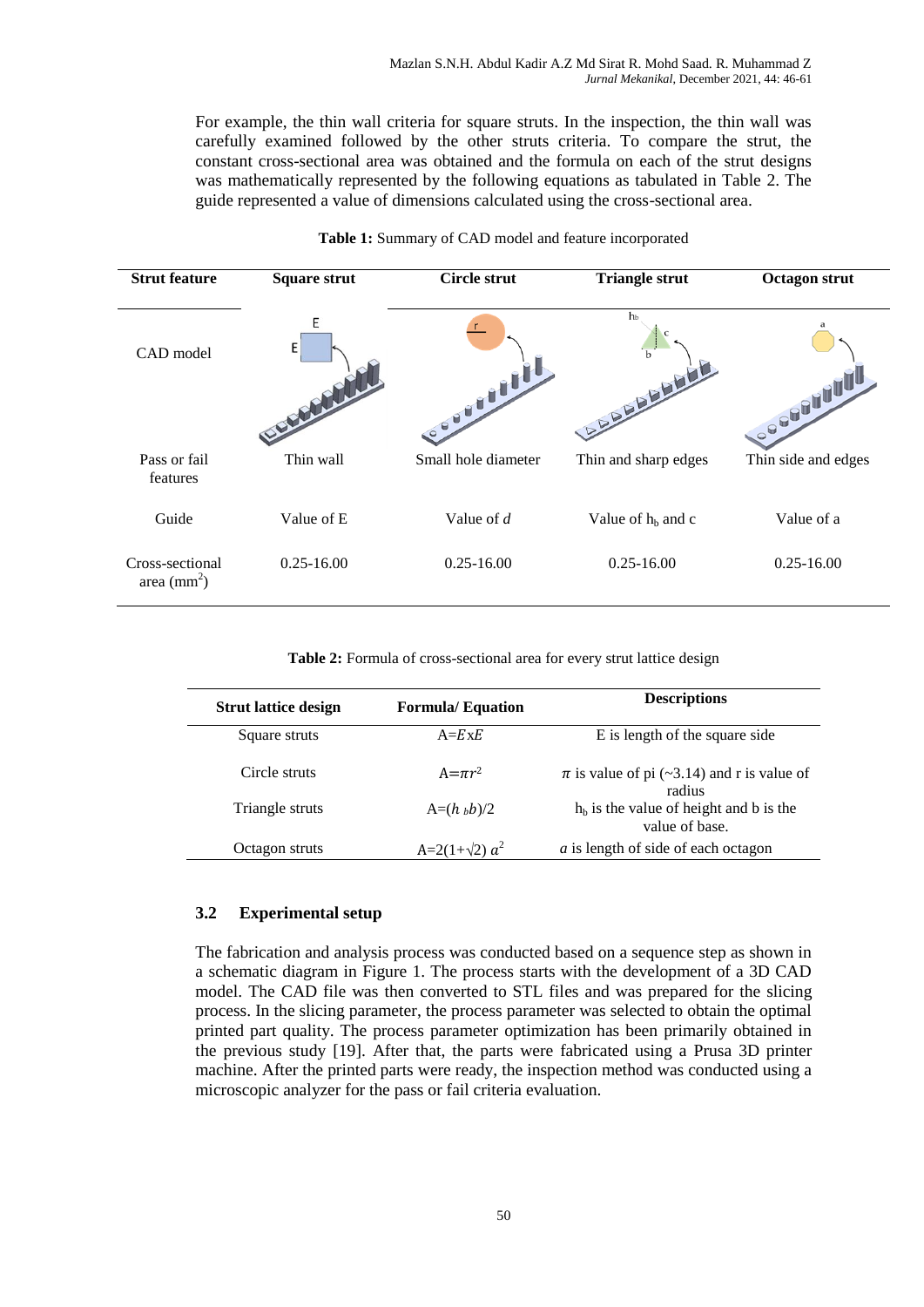

**Figure 1:** The fabrication process of strut lattice design and inspection

Table 3 summarizes the printing parameters for fabrication. The critical parameters were defined by layer thickness of 0.15 mm, an extruder speed of 60 mm/s, and also the temperature of 195ºC to ensure the consistency of extrusion. Since the evaluation was conducted using visual inspection, the infill density percentage used is only 20% to preserve the material consumptions. The fan used is 100% in speed to fully utilize the air circulation while printing the PLA-based materials. The visual inspection was conducted as a basic check to identify obvious damage at the printed part. The other main purpose of visual inspections is to verify that the printed strut is free of defects before the full 3D lattice was designed. Throughout this inspections, the pass or fail criteria was obtained as the basic guideline to design for 3D lattice and identify the existing and potential limitation of the design. In the previously reported study by Helou & Kara  $(2018)$ , the strut was reported as a very crucial component in a 3D printed lattice. To date, there is only a single reported study of design rules for strut lattice using metal 3D printing [14]. In the study, a visual inspection was also conducted to identify the defects produces as the preliminary results. Therefore, to ensure the applicability of strut printing in the FDM technique, a visual inspection was also carried out. Table 2 presents the summary of the 3D CAD struts.

| <b>Parameters</b>     | <b>Value</b>      |
|-----------------------|-------------------|
| Layer thickness       | $0.15$ mm         |
| Extrusion temperature | $195^{\circ}$ C   |
| Printing speed        | $60 \text{ mm/s}$ |
| Bed temperature       | $70^{\circ}$      |
| $%$ infill            | 20%               |
| Support structure     | N <sub>0</sub>    |
| Brim generation       | No                |
| Fan                   | Yes/100%          |

**Table 3:** Process parameter for strut lattice fabrications

# **3.3 Pass or fail criteria of the printed strut lattice**

The schematic diagram in Table 4 represents the illustration or condition of fabricated parts if the parts undergo fail or successful fabrications. For fail criteria of square struts lattice design, it was observed that the geometry of the square does not properly develop because the shape does not represent square shapes. Some of the surfaces even undergo the discontinuities of layer adhesion showing a very poor layer adhere of surface finish. It can also be observed that the strut suffers from the stringing of materials. Meanwhile, for the pass criteria, the geometry realized can be clearly described and known. The surface quality is normal since the entire layer is properly developed showing the consistency of a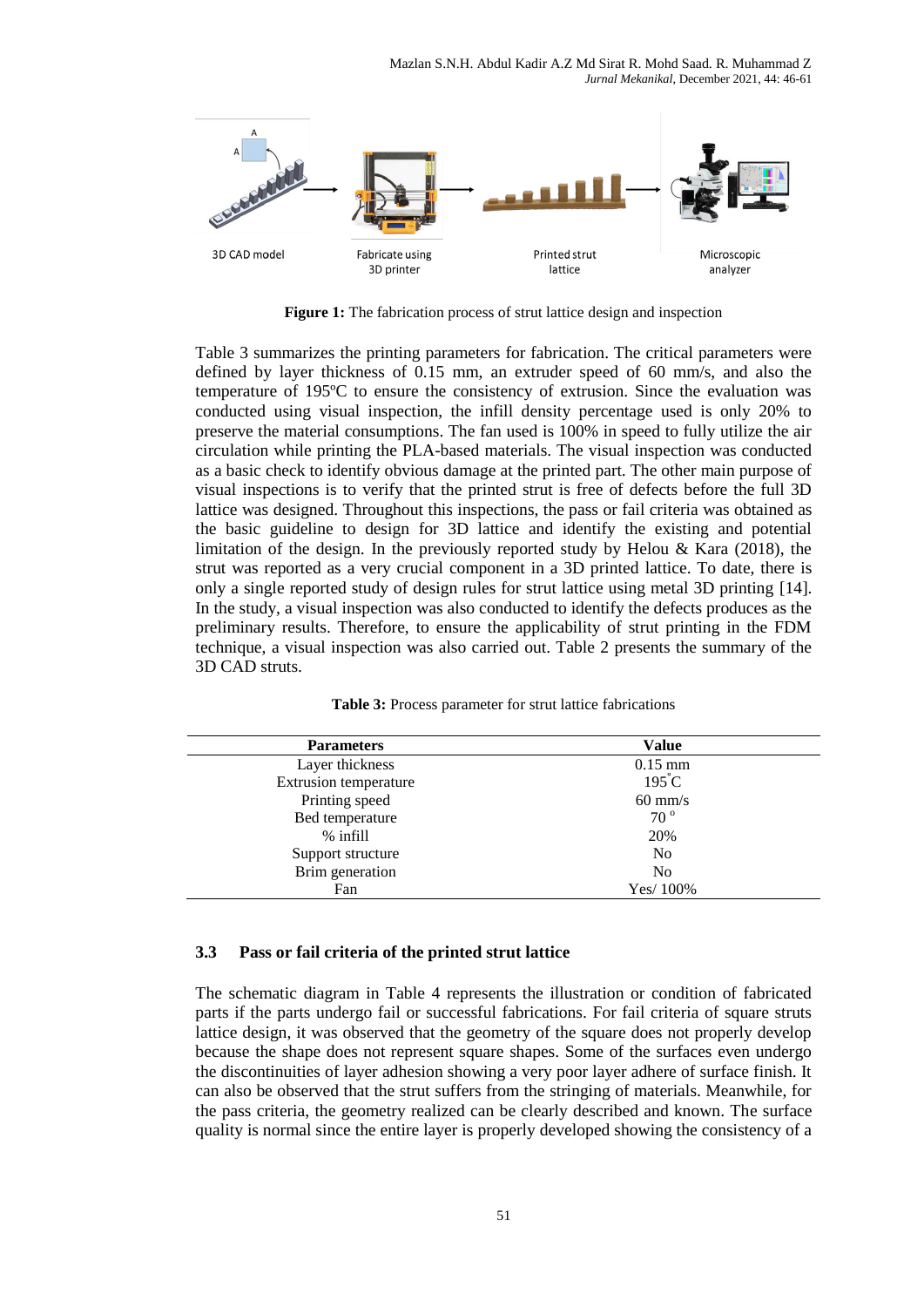good interlayer between the lines. It can also be seen that the square edges can be examined.

For the fail criteria of circle struts, it can be seen from the microscope that the top surfaces of the circle strut were clumped by the extruded materials, especially for the small surfaces strut. The clumped maybe happen because the extruded material does not fully solidify yet, however, the material is still extruding with the limited spaces available. The other observations include very poor layer adhesion and also poor stringing. Meanwhile, for the pass criteria, all the shapes are successfully fabricated with round underlined shapes perfectly. For triangle struts and octagon struts, the same observation for the fail criteria such as discontinuity and very poor layer adhesion was observed. For the pass criteria, all of the triangle struts and octagon struts were successfully fabricated with the sharp triangle shapes and perfect octagon shapes respectively.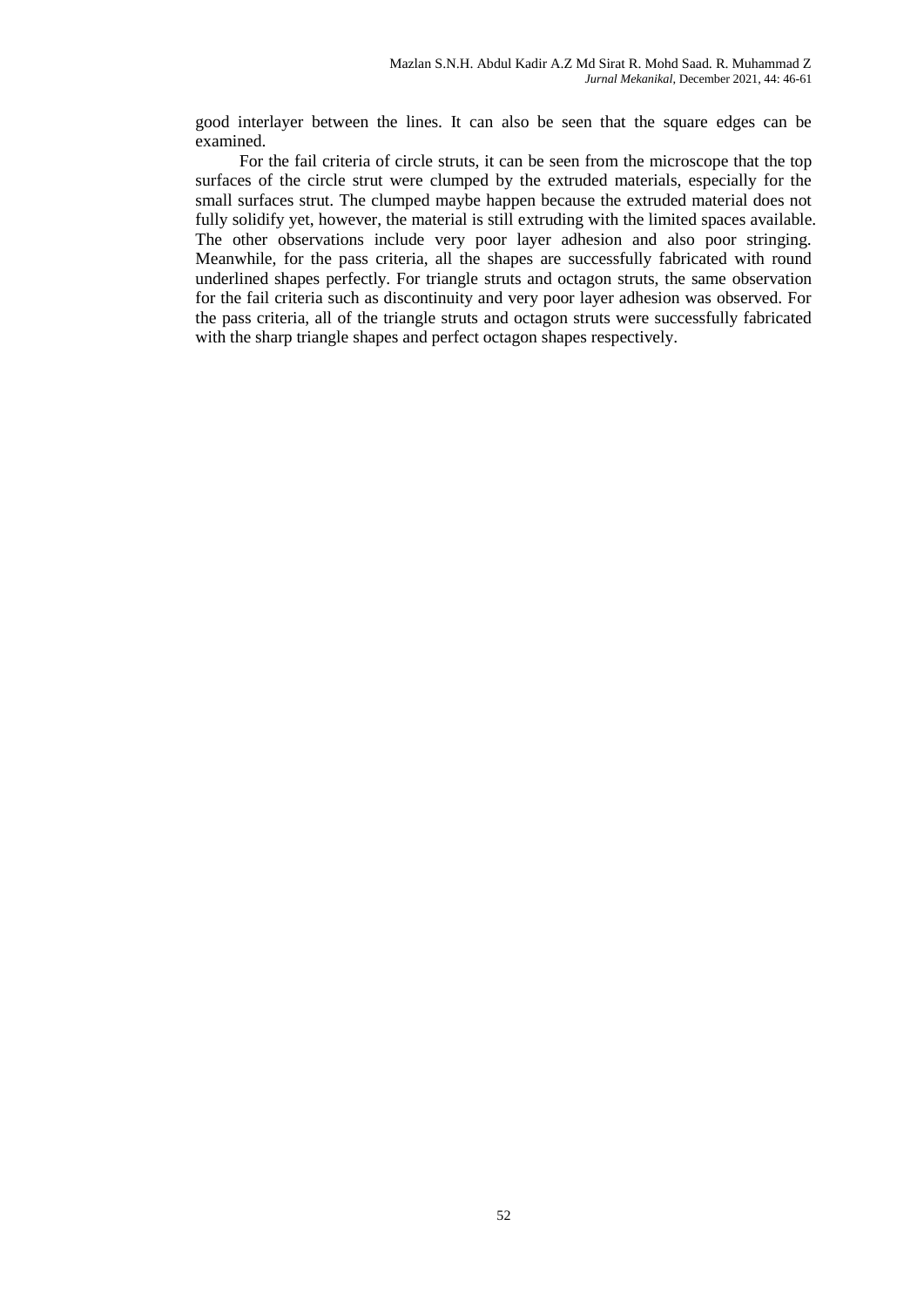

#### **Table 4:** Summary of a pass and fail criteria for printed strut design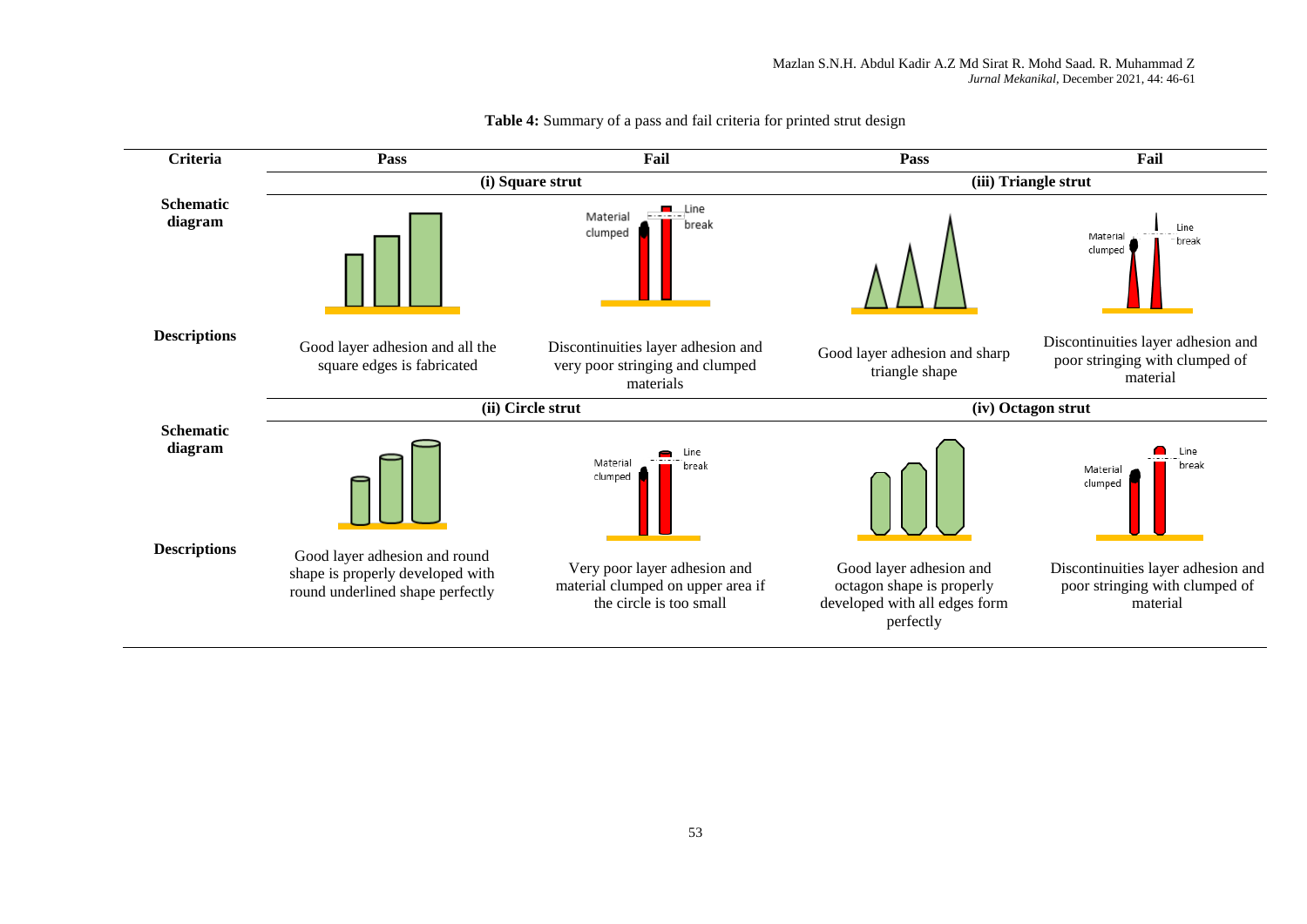# **4.0 RESULTS AND DISCUSSION**

The pass or fail criteria previously defined in Table 4 were used for better assessment and in evaluating the overall struts. The special focus on the observation was on the strut finishing and defects on surfaces. This test aims to evaluate the boundaries and influences of different strut geometries on the generation of struts in different sizes and heights. As a result, struts that passed for fabrications were defined according to the criteria and meet the requirements. The following sub-sections presented the results of an assessment and observation of fabricated struts.

# **4.1 Square strut**

Table 5 presents the assessment of the pass and fail criteria for the square strut fabrication. The table consists of the cross-sectional value  $(mm<sup>2</sup>)$ , the value of A, and the PLA-based composite material assessed for each of the square struts. It can be observed from Table 5 that the square strut with a dimension higher than 2.00 mm (length of A) was considered as a pass for fabrication meanwhile, for dimensions below 2.00 mm, the strut fabrication was unsuccessful.

| Cross-<br>sectional area<br>$\text{mm}^2$ ) | Square strut<br>A x A (mm) | <b>Virgin PLA</b> | $CF-$<br><b>PLA</b> | Wood-PLA |
|---------------------------------------------|----------------------------|-------------------|---------------------|----------|
| 0.25                                        | 0.50                       | Fail              | Fail                | Fail     |
| 1.00                                        | 1.00                       | Fail              | Fail                | Fail     |
| 2.25                                        | 1.50                       | Fail              | Fail                | Fail     |
| 4.00                                        | 2.00                       | Pass              | Pass                | Pass     |
| 6.25                                        | 2.50                       | Pass              | Pass                | Pass     |
| 9.00                                        | 3.00                       | Pass              | Pass                | Pass     |
| 12.25                                       | 3.50                       | Pass              | Pass                | Pass     |
| 16.00                                       | 4.00                       | Pass              | Pass                | Pass     |

**Table 5:** Visual inspection for square strut design of PLA composite material

In FDM, the minimum feature size is mainly affected by the diameter of the print nozzle. The most common nozzle diameter is 0.40 mm, therefore, the smallest feature that can be printed is 0.50 mm. Many open-source 3D printers are allowed to swap out the nozzle using third-party upgrades and the smallest diameter that can be found in the market is 0.15 mm. However, it is important to keep in mind that the smaller features that can be fabricated using FDM are easier to deform by heat especially for the tall and thin parts such as towers. This structure often fails because the heat of the molten plastic and the nozzle causes the structure to soften and destroyed as shown in Figure 2. It can be observed that the small strut cannot be produced successfully and have defects. Furthermore, by increasing the height of the struts, more defects were observed. For example, on the strut fabrication with a height of 10.00 mm, the material was clumped together on the tips. Meanwhile, starting from the height of 6.00 mm, the shape is no longer becoming square, but more likely to become a circle shape. Generally, a printed strut with a tall and thin area is often failed because the heat of the molten plastic and nozzle causes the structures to soften. Since the area of the strut is smaller, thus, the existing layer is not able to solidify faster (and still soft), yet increasing the chances for the next layer to not adhere properly and clumped the materials together on the tips.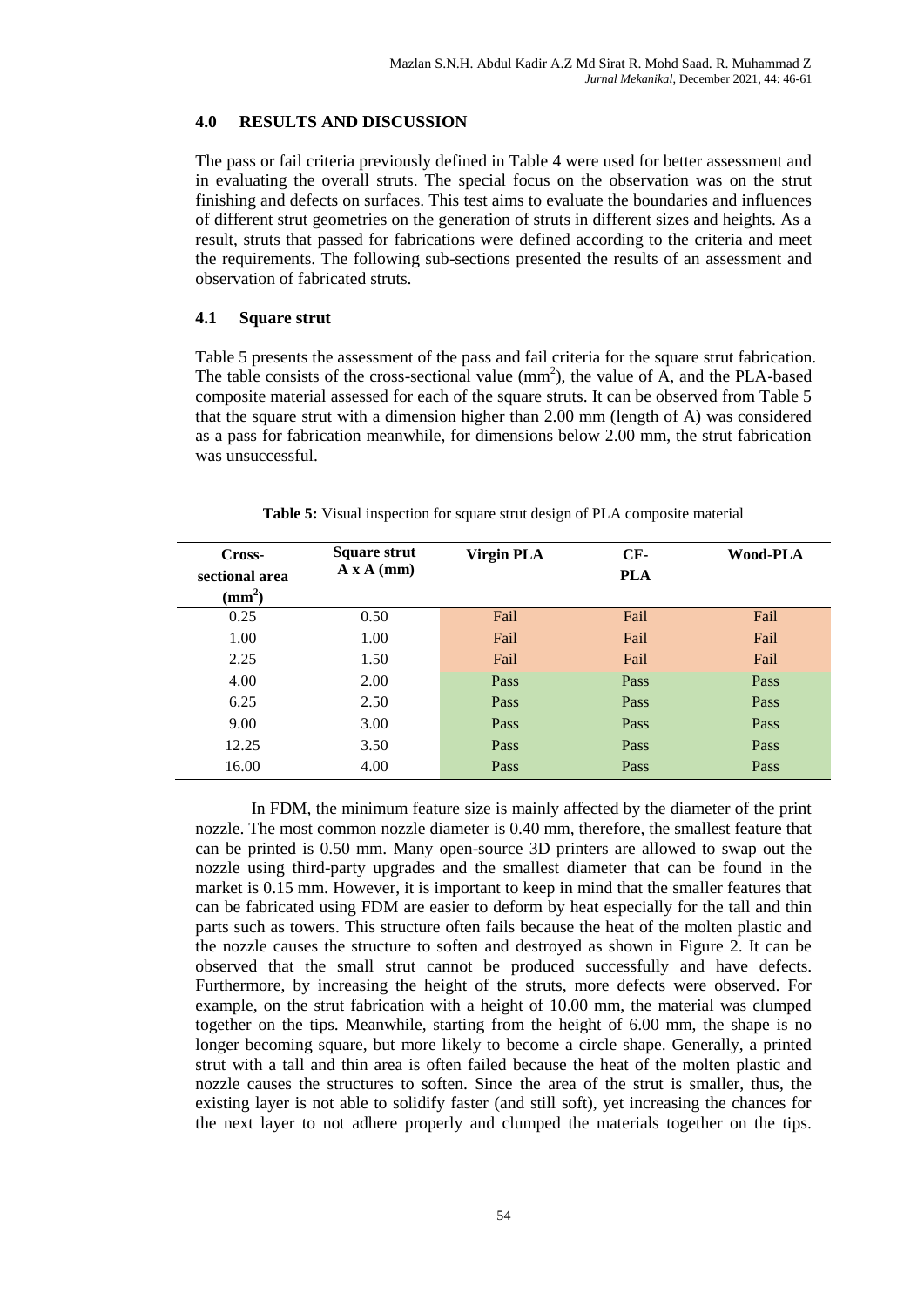Therefore, to conclude, to produce the successful square strut for the lattice fabrication, designers are advised to use the feature-length higher than 2.00 mm as possible.



**Figure 2:** Printed struts with dimensions of A equal to 1.50 mm

# **4.2 Circle strut**

Table 6 presents the assessment of the circle strut. It can be observed that the circle strut with a dimension higher than 1.129 mm (r) was successfully fabricated.

| <b>Cross-sectional</b><br>area | <b>Circle</b><br>strut: | <b>Virgin</b><br><b>PLA</b> | $CF-$<br><b>PLA</b> | Wood-<br><b>PLA</b> |
|--------------------------------|-------------------------|-----------------------------|---------------------|---------------------|
| $\mathrm{(mm^2)}$              | $r$ (mm)                |                             |                     |                     |
| 0.25                           | 0.280                   | Fail                        | Fail                | Fail                |
| 1.00                           | 0.565                   | Fail                        | Fail                | Fail                |
| 2.25                           | 0.846                   | Fail                        | Fail                | Fail                |
| 4.00                           | 1.129                   | Pass                        | Pass                | Pass                |
| 6.25                           | 1.410                   | Pass                        | Pass                | Pass                |
| 9.00                           | 1.693                   | Pass                        | Pass                | Pass                |
| 12.25                          | 1.975                   | Pass                        | Pass                | Pass                |
| 16.00                          | 2.257                   | Pass                        | Pass                | Pass                |

**Table 6:** Visual inspection for square strut design of PLA composite material

The circle strut was printed with a height between 1.00 mm to 10.00 mm. As the height of the circle strut increased, the shape looks exactly like a thin cylinder, especially when using the small diameter. In 3D printing, the thin cylinder or also known as vertical wire diameter is often manufactured using FDM for the assembly and alignment proposes, therefore, considering that these features are often functional, the size and the diameter of the vertical wire diameter is very necessary to ensure the printed parts can be produced accurately as per design. In this experiment, various circle diameters were tested according to their respective height. Figure 3 describes the printed part of the circle strut with a small radius (less than 1.00 mm). There are three comparisons on the fabricated strut in different diameter sizes. First, in Figure  $3(a)$ , when printing with a radius of 0.846 mm, as the height is increased, the curling effects is started to develop on the tips of diameter. Meanwhile, for Figure 3(b) and Figure 3(c), the circle strut was successfully developed with a very minimal string is observed. The radius for circle assigned for both diameters were 1.129 mm and 1.693 mm, respectively.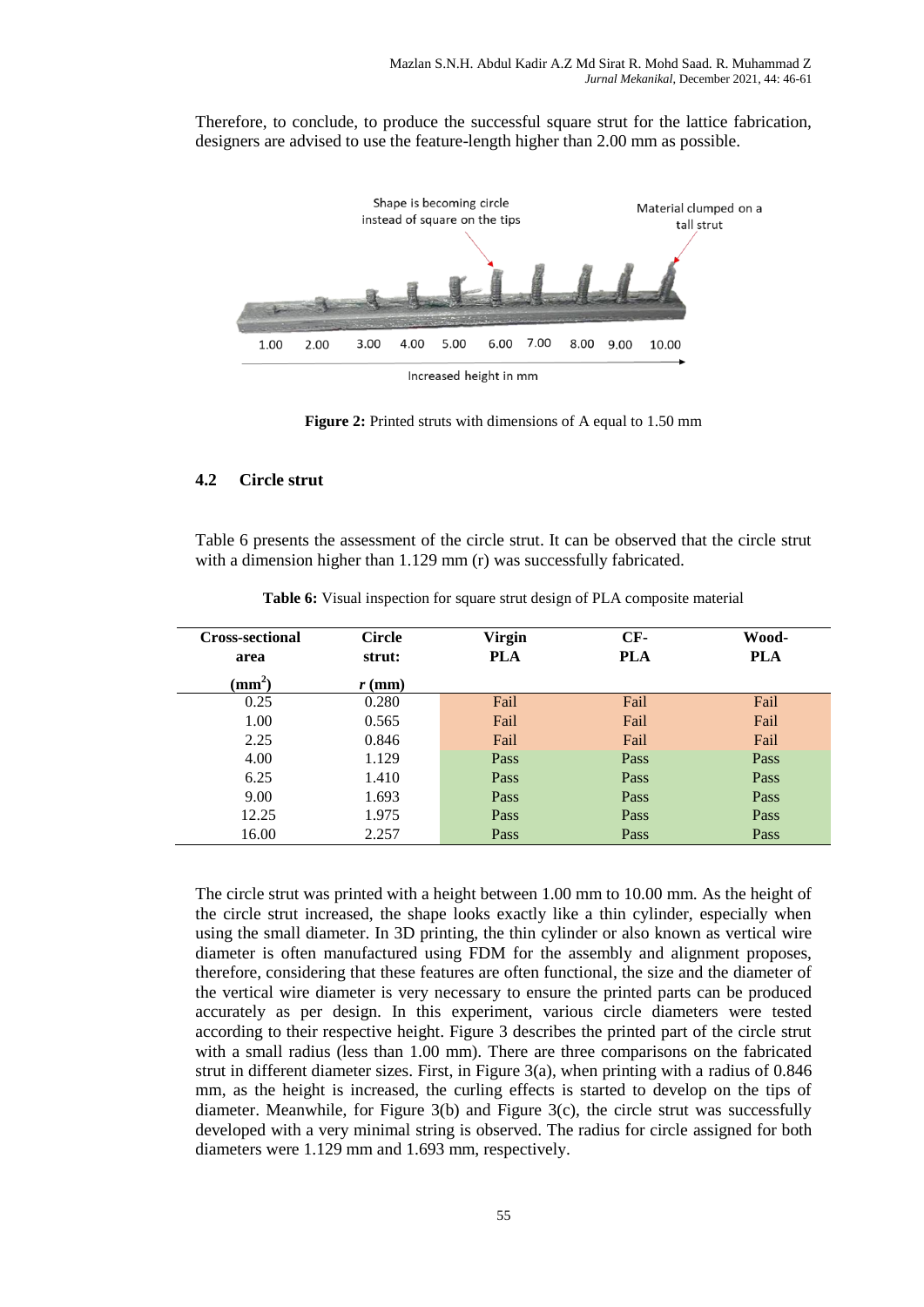

**Figure 3:** Printed square strut with various radius (a) 0.846; (b) 1.129 and (c) 1.693 mm

When fabricated using a smaller diameter or radius, the surface area is small. Therefore, the nozzle is concentrated into the area, which made the part difficult to harden due to the continuous extrusion from the melted materials results in curling effects. When the diameter's height is increased, it is advisable to not print the diameter with the small area because it could result in a weak connection between the layers which makes the part break and the worse scenario can happen such as detachment of parts from the platform. Figure 4 shows the scenario when the diameter is break due to the small surfaces area. Compared to the bigger diameter, the surface area is also larger which made the soften materials having an adequate time to solidify before the new layer was developed.



**Figure 4:** Example of unsuccessful circle strut fabrication

# **4.3 Triangle strut**

Table 7 presents the visual inspection of the fabricated triangle strut. The Triangle strut was inspired by the cross-sectional area of the infill-mesh pattern which is a triangle in the slicing software. In an infill pattern, triangles design is a 2D mesh that is made of triangles in which this pattern has an inherent advantage in strength.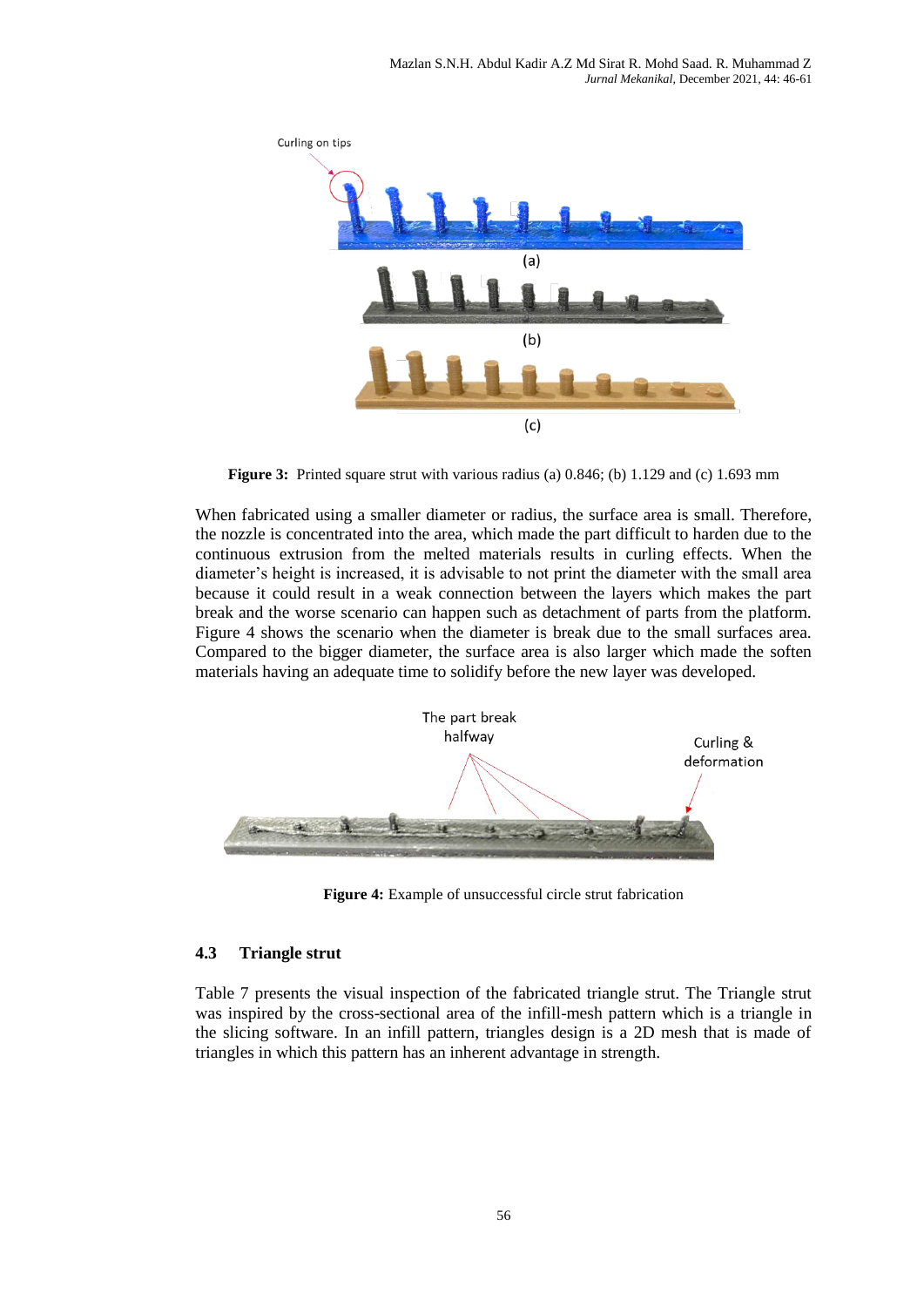| <b>Cross</b><br>sectional<br>area(mm <sup>2</sup> ) | <b>Triangle</b><br>strut | <b>Virgin PLA</b> | <b>CF-PLA</b> | Wood-<br><b>PLA</b> |
|-----------------------------------------------------|--------------------------|-------------------|---------------|---------------------|
| 0.25                                                | 1.00/0.50                | Fail              | Fail          | Fail                |
| 1.00                                                | 2.00/1.00                | Fail              | Fail          | Fail                |
| 2.25                                                | 3.00/1.50                | Fail              | Fail          | Fail                |
| 4.00                                                | 4.00/2.00                | <b>Pass</b>       | Pass          | Pass                |
| 6.25                                                | 5.00/2.50                | Pass              | Pass          | Pass                |
| 9.00                                                | 6.00/3.00                | Pass              | Pass          | Pass                |
| 12.25                                               | 7.00/3.50                | <b>Pass</b>       | Pass          | Pass                |
| 16.00                                               | 8.00/4.00                | Pass              | Pass          | Pass                |

**Table 7:** Visual inspections of triangle struts design of PLA composite materials

In Table 7, the observation for the fail criteria such as geometry is indefinable, discontinuity and very poor layer adhesion are being observed on the triangle strut below 3.00 and 1.50 mm for the triangle base. Meanwhile, for the pass criteria, all of the triangle struts were successfully fabricated with the sharp triangle shapes is develop with a hint of a small wall. For triangle strut, the size of the triangle height  $(h_h)$ , and the size of the triangle base (b) are very important to ensure the success of fabrications because the base determines the outer shell. It can be seen that the triangle will only pass when the base size is higher than 2.00 mm. Figure 5 explains why the base is an important factor for triangle successful fabrications. The example of size between the base of 1.50 mm and 2.00 mm was illustrated. When the model was sliced, it can be seen that the shell (distribute by the red colour) in Figure 5(b) conquer the surface area of the triangle. Therefore, the nozzle does not have enough spaces to distribute the heated materials on the designated area and led to the deformation of the parts as being discussed in the previous strut developments.



**Figure 5:** (a) Slicing indicator for parameter; (b) base 1.50 mm and (c) base 2.00 mm

# **4.4 Octagon strut**

The Octagon strut was inspired by the honeycomb lattice structure in 3D. The honeycomb structure is the favourable infill pattern and lattice design to be further investigated by the researchers. As the name implies, the honeycomb structure is an appealing visual and this infill pattern is good for semi-fast prints that require a moderate strength and it does not consume too much material. Table 8 presents the visual inspections for the octagon strut. The table describes the criteria for octagon strut. The same observation for the fail criteria such as geometry is indefinable, discontinuity and very poor layer adhesion is being observed. For the pass criteria, all of the octagon struts were successfully fabricated with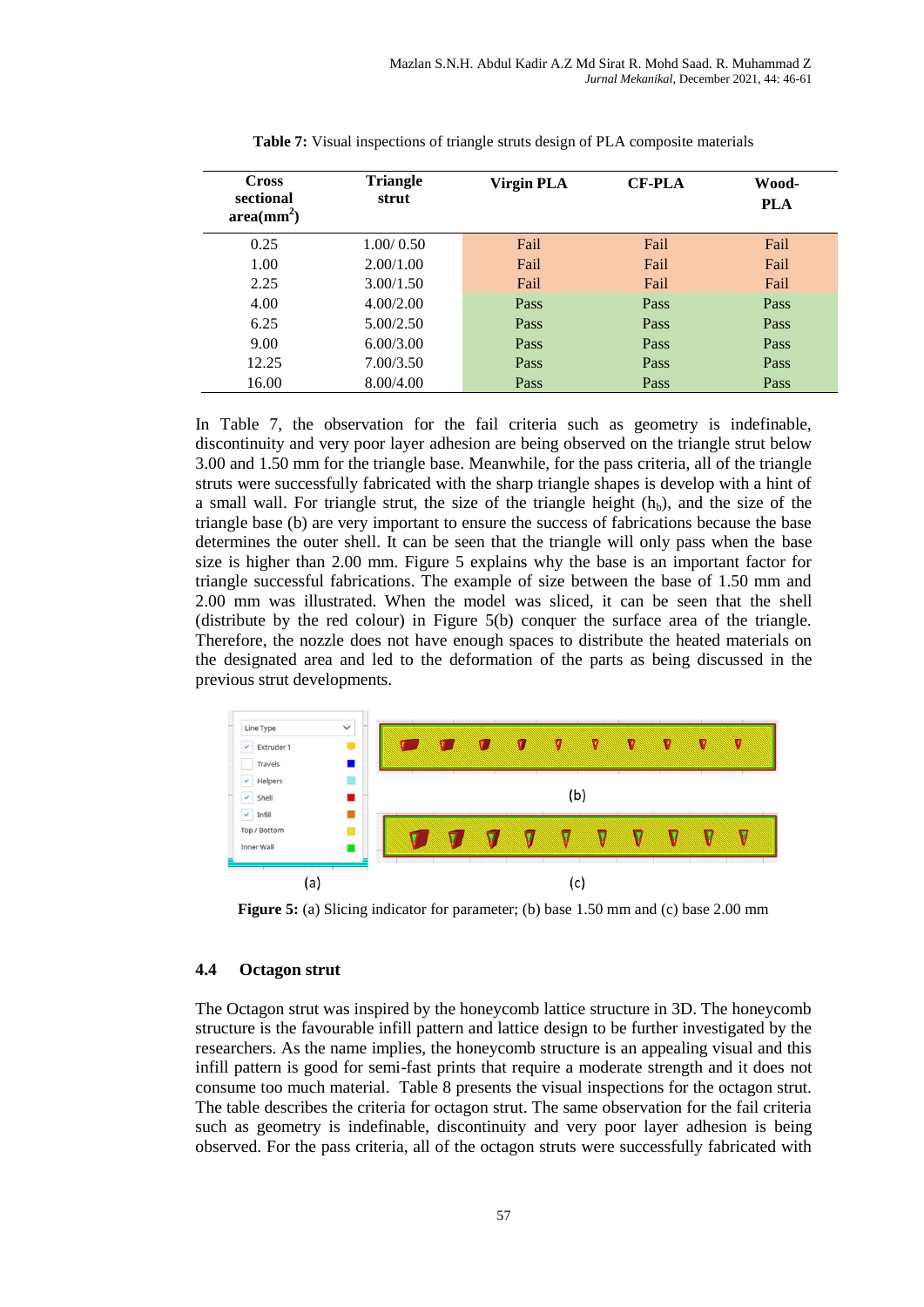the good layer adhesion and all the octagon shape is properly developed with all the octagon edges form perfectly.

| <b>Cross sectional</b><br>$area(mm^2)$ | Octagon strut: $A=$<br>$2(1+\sqrt{2}) a^2$<br>$(\mathbf{mm})$ | <b>Virgin PLA</b> | <b>CF-PLA</b> | Wood-PLA |
|----------------------------------------|---------------------------------------------------------------|-------------------|---------------|----------|
| 0.25                                   | 0.226                                                         | Fail              | Fail          | Fail     |
| 1.00                                   | 0.456                                                         | Fail              | Fail          | Fail     |
| 2.25                                   | 0.682                                                         | Fail              | Fail          | Fail     |
| 4.00                                   | 0.91                                                          | Fail              | Fail          | Fail     |
| 6.25                                   | 1.138                                                         | Pass              | Pass          | Pass     |
| 9.00                                   | 1.365                                                         | Pass              | Pass          | Pass     |
| 12.25                                  | 1.593                                                         | Pass              | Pass          | Pass     |
| 16.00                                  | 1.820                                                         | Pass              | Pass          | Pass     |

**Table 8:** Visual inspections of triangle strut design of PLA composite materials

As being illustrated in Figure 6, there are few comparisons between the small strut size and bigger strut sizes when it was sliced. For Figure 6 (a), the strut size investigated is 0.456 mm which is lower than 1.00 mm, and the only shell was developed. Meanwhile, for the strut sizes of 0.691 mm, the sizes are slightly bigger so that the shell, inner wall, and the top-bottom can be designated in the slicing but with very minimal spaces. Still, the nozzle does not have enough space to properly develop the octagon edges. Therefore, instead of producing the octagon shape, it produces the circle shape as described in Figure 6 (b). At the end of the study, the summary of the basic design rule for strut lattice was tabulated in Table 9.



**Figure 6:** Octagon strut sliced in (a) 0.456 mm; (b) 0.91 mm and (c) 1.365 mm

In Table 9, for strut lattice design of square, the geometries can be successfully fabricated with the strut sizes higher than 2.00 mm, meanwhile for circle strut, the strut with radius more than 1.00 mm produce a good result with good layer adhesion. For triangle and octagon strut, the successful dimension to produce a good printed parts are more than 2.00 mm and more than 1.00 mm respectively. In general, the strut sizes produce lower than 2.00 mm having poor qualities such as layer discontinuities, poor stringing and curling on the tip of the struts. From the four design struts, the square and circle strut is easy to produce because the design is simple and does not contain the sharp edges as triangle and octagon struts. It was observed that some of the printed triangle and octagon strut was break in layers halfway of fabrications. Generally, compared to these three materials, struts lattice is at disadvantages when printing using Wood-PLA. There are three main reasons on why wood filament is at disadvantages when printing small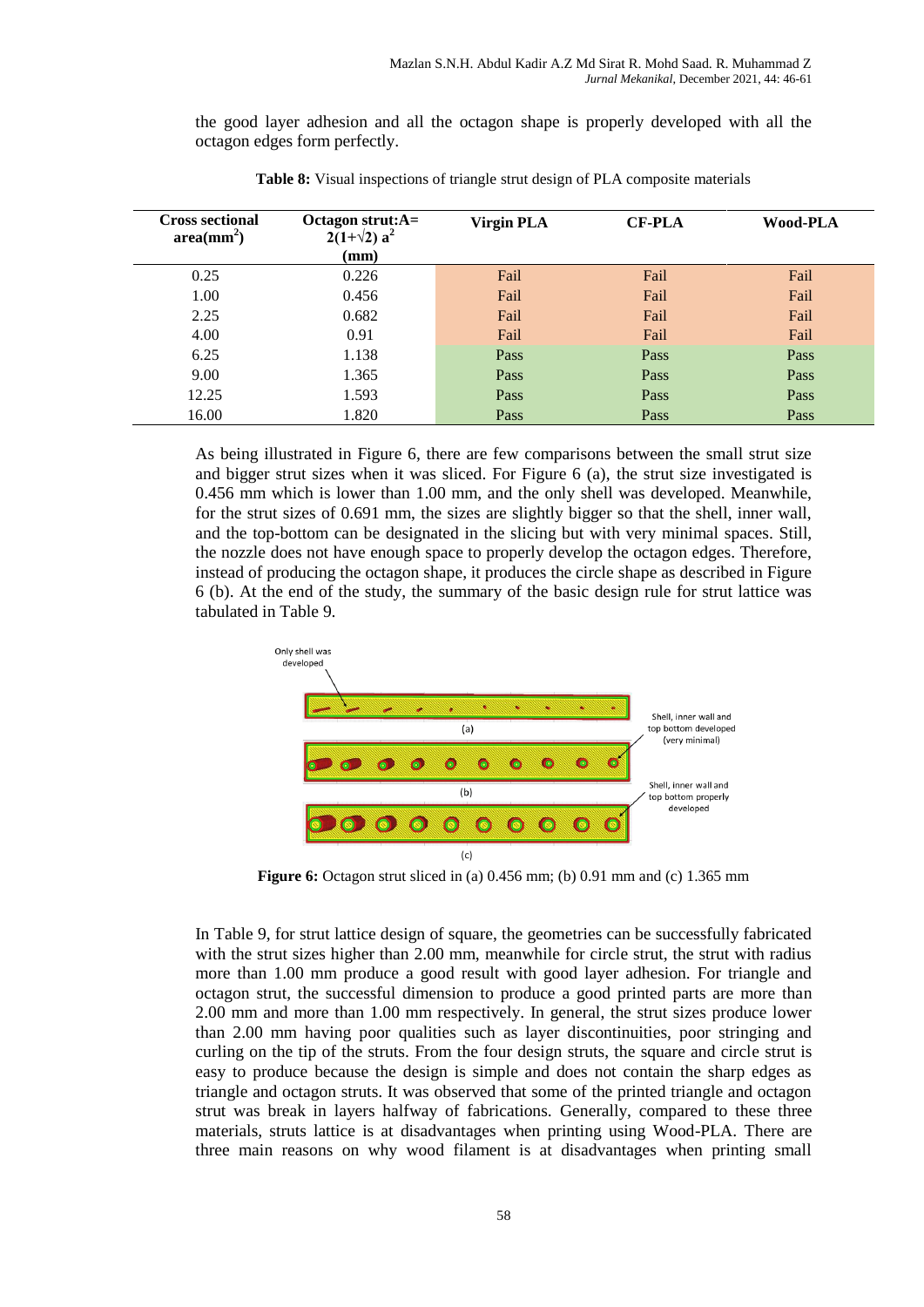features like struts. Firstly, the main cons when using Wood-PLA is prone to stringing. Secondly, the smaller nozzle can end up with partial clogs over time because wood fiber is larger than the carbon fiber. When the nozzle clogs, it results the poor interlayer adhesion that resulting crack, split and break between the layers at the fabricated struts. Thirdly, it was suggested that to use larger nozzle when printing with wood filament such as size of nozzle diameter of 0.60 mm and above to ensure the filaments is successfully extruded.

|                            |                                  | <b>Strut-lattice design</b>     |                                                 |                                 |
|----------------------------|----------------------------------|---------------------------------|-------------------------------------------------|---------------------------------|
| <b>Strut feature</b>       | <b>Square</b><br>strut           | <b>Circle</b><br>strut          | <b>Triangle strut</b>                           | <b>Octagon strut</b>            |
| <b>CAD</b> model           | A<br>Α                           | Courtly L                       | h <sub>b</sub><br><b>BARADADA</b>               | COODBUD.                        |
| Guide<br><b>Virgin PLA</b> | Value of A<br>$\geq$ 2.00 mm     | Value of r<br>$\geq$ 1.00 mm    | Value of $h_b$ and $b$<br>$\geq$ 2.00 / 1.50 mm | Value of a<br>$\geq$ 1.00 mm    |
| <b>CF-PLA</b><br>Wood-PLA  | $\geq$ 2.50 mm<br>$\geq$ 2.50 mm | $\geq$ 1.50 mm<br>$\geq$ 1.50mm | $\geq$ 2.00/ 1.50 mm<br>$\geq$ 2.00/ 1.50 mm    | $\geq$ 1.50mm<br>$\geq$ 1.50 mm |

#### **Table 9:** Recommended design rules for composite strut lattice design

# **5.0 CONCLUSIONS AND OUTLOOK**

The study aims to perform a manufacturability analysis of composite-based strut lattice designs in assisting the development of basic design rules of a simple unit lattice cell; square strut, circle strut, octagon strut, and triangle strut. The main focus was on the evaluation of which geometry could be generated. All of the designed geometries were successfully fabricated with strut sizes higher than 2.00 mm, with good layer adhesion, geometry can be defined and all the strut designs were properly printed. Meanwhile, for the strut sizes lower than 2.00 mm, the geometry was not properly developed with discontinuities of layer adhesion and poor stringing. Compared to the four strut designs, it has been observed that the square and circle strut were easy to produce as compared to the triangle and octagon strut. Since the strut height varied from 1.00 mm to 10.00 mm, it can be seen that the smaller size of triangle and octagon strut were underdeveloped with the increased height due to the poor extrusion and poor adhesions. A few printed triangles and octagon struts were observed to be a break in layers halfway through fabrications. Further mechanical tests, such as compression tests should be provided using these four different strut designs. With the information obtained on the mechanical strength, the newly developed unit cells can then be produced for the individual lattice structures. The mechanical test includes, but not limited to tensile/compression test, fatigue test, threepoint bending and torsion can also be carried out. These results will then determine the decision criteria for commercial user and can provide the 3D printer users with a specific design rules that can guide them with the technicality and manufacturability guideline specifies on the strut geometric and restrictions when printing with composite materials.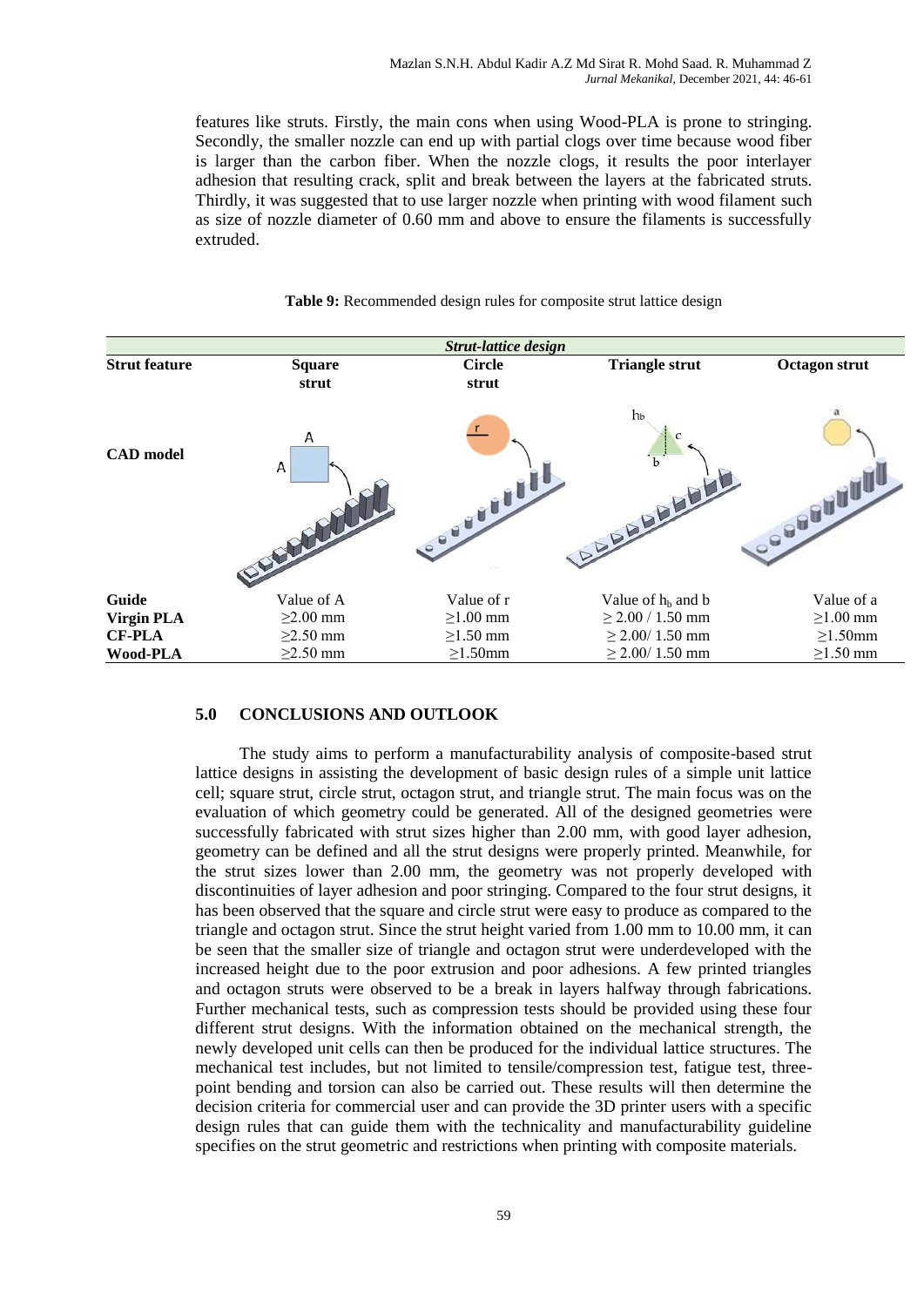### **ACKNOWLEDGMENTS**

The authors would like to thank Universiti Teknologi Malaysia (UTM) R&D grant VOT 4J508 and the UTM-ZAMALAH scholarship for providing the funding for this study.

#### **REFERENCES**

- [1] Tang Y. and Zhao Y. F.,2016. A Survey of the Design Methods for Additive Manufacturing to Improve Functional performance, *Rapid Prototyp. J.* 22(3): 569–590.
- [2] Zhu J., Zhou H., Wang C., Zhou L. and Yuan S., 2021. A Review of Topology Optimization for Additive Manufacturing : Status and Challenges, *Chinese J. Aeronaut.*, 34(1): 91–110.
- [3] Helou M. and Kara S.,2018. Design, Analysis and Manufacturing of Lattice Structures: An Overview, *Int. J. Comput. Integr. Manuf.* 31(3): 243–261.
- [4] McGregor D. J., Tawfick S. and King W., 2019. Mechanical Properties of Hexagonal Lattice Structures Fabricated Using Continuous Liquid Interface Production Additive Manufacturing, *Addit. Manuf.*  $(25):10-18.$
- [5] Beyer C. and Figueroa D., 2016. Design and Analysis of Lattice Structures for Additive Manufacturing, *J. Manuf. Sci. Eng. Trans. ASME*, 138(12):1–15.
- [6] Choy S. Y., Sun C. N., Leong K. F. and Wei J.,2017. Compressive Properties of Ti-6Al-4V Lattice Structures Fabricated by Selective Laser Melting: Design, Orientation and Density, *Addit. Manuf.* 16: 213–224.
- [7] Iyibilgin O. Yigit C. and Leu M. C., 2013. Experimental Investigation of Different Cellular Lattice Structures Manufactured by Fused Deposition Modeling, *24th Int. SFF Symp. - An Addit. Manuf. Conf. SFF.* pp. 895–907.
- [8] Norouzi Y., Rahmati S. and Hojjat Y.,2009.A Novel Lattice Structure for SL Investment Casting Patterns, *Rapid Prototyp. J.* 15(4):255–263.
- [9] Sharp K., Mungalov D. and Brown J., 2014. Metallic Cellular Materials Produced by 3D Weaving, *Procedia Mater. Sci.*4:5–20.
- [10] Tyflopoulos E. and Steinert M., 2019. A Comparative Study Between Traditional Topology Optimization and attice Optimization for Additive Manufacturing, *Mater. Des. Process. Commun.*  $2(6):1-6.$
- [11] Yasa E. and Ersoy K.,2020. A Review on the Additive Manufacturing of Fiber Reinforced Polymer Matrix Composites, in *Solid Freeform Fabrication 2018: Proceedings of the 29th Annual International Solid Freeform Fabrication Symposium - An Additive Manufacturing Conference, SFF.* pp. 1024–1033.
- [12] Roy M., Tran P., Dickens T. and Schrand A., 2019.Composite Reinforcement Architectures: A Review of Field-Assisted Additive Manufacturing for Polymers, *J. Compos. Sci.* 4(1):1.
- [13] Regassa Y., Lemu H. G. and Sirabizuh B.,2019. Trends of Using Polymer Composite aterials in Additive Manufacturing, *IOP Conf. Ser. Mater. Sci. Eng.* 659(1): 10.1088/1757-899X/659/1/012021.
- [14] Kessler J., Balc N., Gebhardt A. and Abbas K., 2017. Basic Design Rules of Unit Cells for Additive Manufactured Lattice Structures, *MATEC Web of Conferences*, 137, pp. 1–10.
- [15] Shiwarski D. J., Hudson A. R. and Tashman J. W.,2021.Emergence of Fresh 3D printing as a latform for Advanced Tissue Biofabrication, *APL Bioeng.* 5(010904):1–14, 2021.
- [16] Gibson, L. J., and Ashby, M. F.,1997. Cellular solids: Structure and properties. Cambridge: Cambridge University Press.
- [17] Denzik, Zachary D., 2017. Investigation of Lattice Structures and Analysis of Strut Geometry, Electronic Theses and Dissertations. Paper 2814.
- [18] G. Dong, G. Wijaya, Y. Tang, and Y. F. Zhao, "Optimizing process parameters of fused deposition modeling by Taguchi method for the fabrication of lattice structures," *Addit. Manuf.*, vol. 19, pp. 62–72, 2018, doi: 10.1016/j.addma.2017.11.004.
- [19] Mazlan,S. N. H., A. Kadir A. Zuhra. and Ngadiman N.H., 2019. Optimization of Truss Collinear Lattice Fabricated using Fused Deposition Modeling Technique, *Int. J. Innov. Technol. Explor. Eng.* 9(2): 3133–3139.
- [20] Egan P. F., Bauer I., Shea K. and Ferguson S. J., 2019. Mechanics of Three-Dimensional Printed Lattices for Biomedical Devices, *J. Mech. Des. Trans. ASME*. 141(3):1–12.
- [21] Melancon D., Bagheri Z. S., Johnston R. B., Liu L., Tanzer M., 2017. Mechanical Characterization of Structurally Porous Biomaterials Built via Additive Manufacturing: Experiments, Predictive Models, and Design Maps for Load-Bearing Bone Replacement Implants, *Acta Biomater.* 63: 350–368.
- [22] Ishak I. B., Moffett M. B. and Larochelle P., 2018. An Algorithm for Generating 3D Lattice Structures Suitable for Printing on a Multi-plane FDM Printing Platform, *Proc. ASME Des. Eng. Tech. Conf.* 2:3– 10.